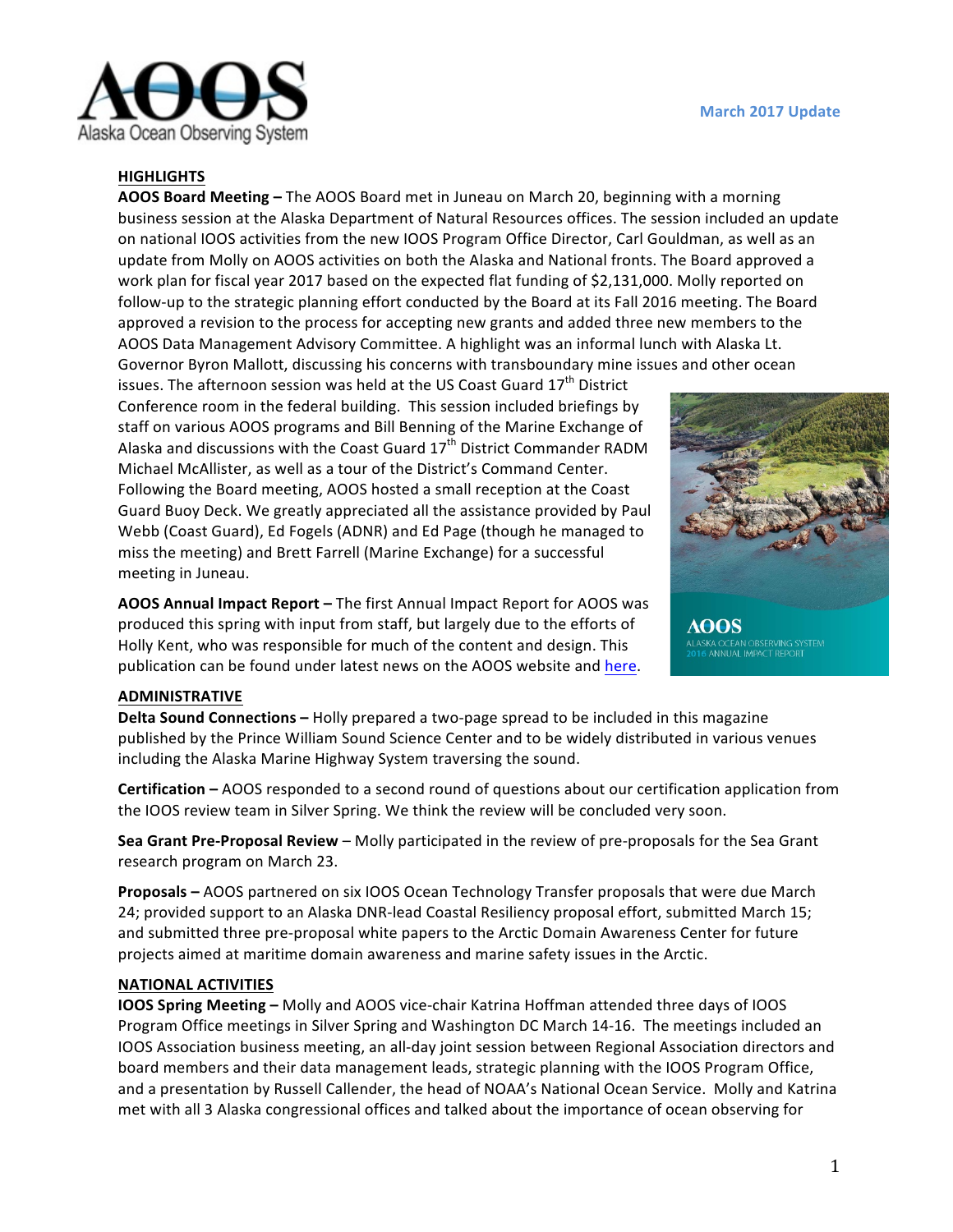national security and the economy. A highlight of the week was a farewell dinner with Zdenka Willis, who just retired from her position as IOOS Program director.

**IARPC Data Team** – Molly participated in the data team's meeting on March 30. The group is headed up by Peter Pulsifer.

## **PARTNERSHIPS & EXTERNAL AFFAIRS**

**COL Meetings in Washington DC** - As an elected Trustee for the Consortium for Ocean Leadership (COL), Molly attended the March 8 Public Policy Forum on Aquaculture, as well as membership meetings on March 9 and 10. Congressman Don Young was one of the participants on a leadership panel at the policy forum, providing an Alaska perspective on aquaculture issues. Senator Roger Wicker from Mississippi told the group that he planned to introduce aquaculture legislation this session.



**MTS/IEEE Oceans' 17 – Carol continues to participate** on the Local Organizing Committee for the OCEANS' 17 Conference scheduled for September 2017 in Anchorage. Carol is a technical co-chair and is in the process of preparing over 580 abstracts for peer review. Holly and Darcy are providing abstract reviews in support of outreach and education abstracts. For more information about this meeting, visit the conference website.

**Western Alaska Interdisciplinary Science Conference - Holly continues to participate on this steering** committee for the conference to be held in Unalaska on April 26-29.

**Alaska Marine Policy Forum - This bi-monthly teleconference was held on March 22 and in addition to** updates from the Alaska Congressional delegation and the Lt. Governor's office, a discussion was held on regional science conferences and their importance to rural areas of Alaska and in connecting research scientists with the communities near their research sites. Julie Matweyou and Melissa Good, Alaska Sea Grant Marine Advisory Agents for Kodiak and Unalaska respectively, talked about the conferences that they have organized in their areas.

**Alaska Ocean Acidification Network** – The new outreach working group of the Alaska OA Network met on March 6 to review existing outreach avenues and discuss new activities and partnerships for the coming months. Also, this month, network partners began the installation of an OA sensor package on the state ferry M/V Columbia which will collect data between Bellingham, WA and Skagway, AK twice/week from April-Oct. More details on this project will be available soon. Darcy also provided an update on the Alaska OA Network to the AOOS Board.

**Alaska HAB Network** – The newly formed Alaska Harmful Algal Bloom Network (Alaska HAB Network) initiated a monthly meeting schedule, discussing the development of a statewide action plan and a new website. Darcy is serving on the steering committee and the outreach working group of the network, and is leading the development of the website.

### **MEETINGS & CONFERENCES**

**Presentations in Juneau –** Holly, Darcy and Will Koeppen from Axiom gave AOOS 101 presentations and data portal demonstrations to around 15 people from NOAA and the USCG at the Federal Building in Juneau on March 21. This was a great outreach opportunity and provided an introduction to people not familiar with AOOS. In particular, there was a lot of interest in the data portal capabilities. Another presentation was given later in the day at the Ted Stevens Marine Research Institute to six researchers,